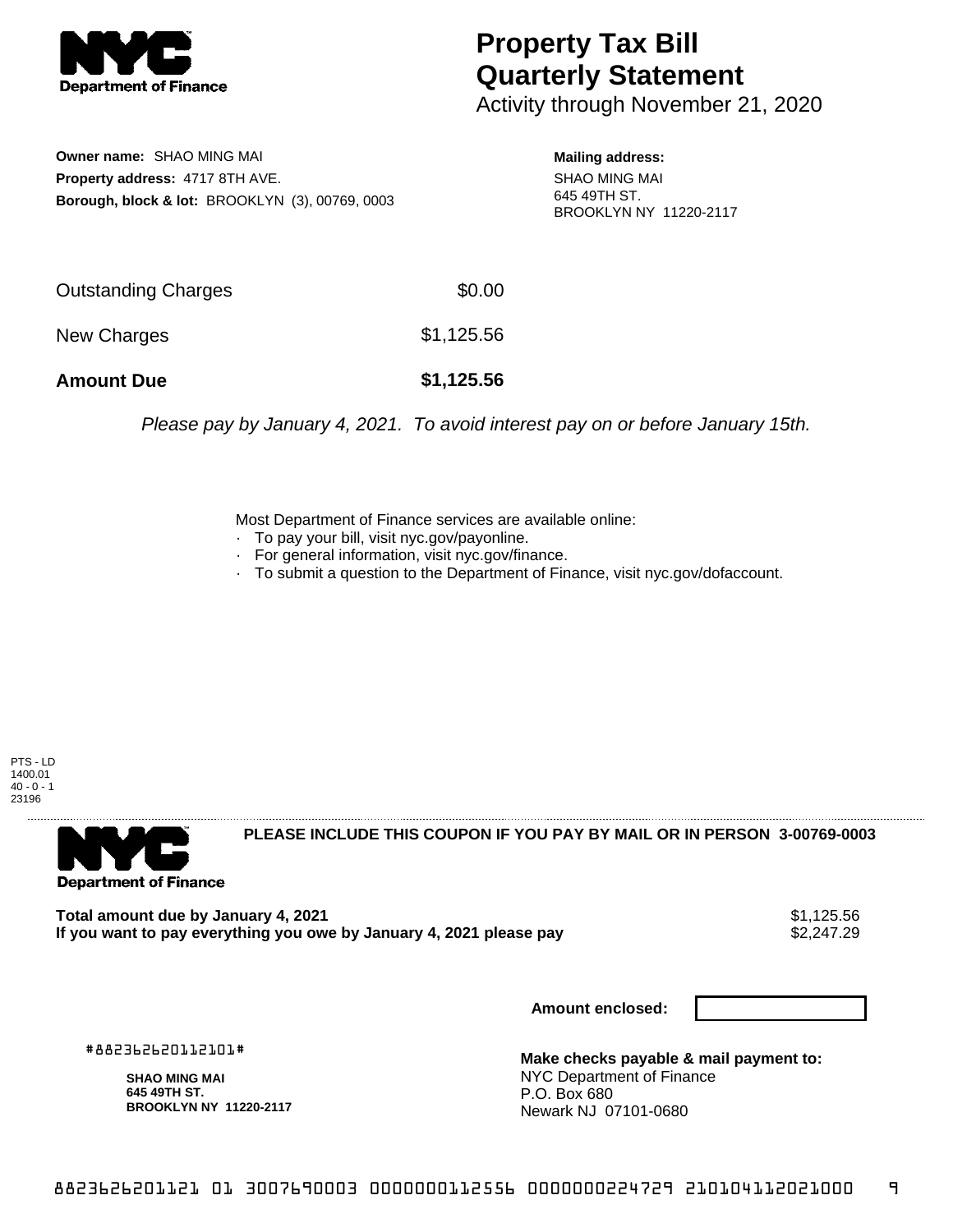

| <b>Billing Summary</b>                                                     | <b>Activity Date Due Date</b>           | Amount       |
|----------------------------------------------------------------------------|-----------------------------------------|--------------|
| Outstanding charges including interest and payments                        |                                         | \$0.00       |
| Finance-Property Tax                                                       | 01/01/2021                              | \$1,138.68   |
| Adopted Tax Rate                                                           |                                         | $$-13.12$    |
| <b>Total amount due</b>                                                    |                                         | \$1,125.56   |
| <b>Tax Year Charges Remaining</b>                                          | <b>Activity Date</b><br><b>Due Date</b> | Amount       |
| <b>Finance-Property Tax</b>                                                | 04/01/2021                              | \$1,138.68   |
| <b>Adopted Tax Rate</b>                                                    |                                         | $$-13.12$    |
| Total tax year charges remaining                                           |                                         | \$1,125.56   |
| If you want to pay everything you owe by January 4, 2021 please pay        |                                         | \$2,247.29   |
| If you pay everything you owe by January 4, 2021, you would save:          |                                         | \$3.83       |
| How We Calculated Your Property Tax For July 1, 2020 Through June 30, 2021 |                                         |              |
|                                                                            | Overall                                 |              |
| Tax class 1 - Small Home, Less Than 4 Families                             | <b>Tax Rate</b>                         |              |
| Original tax rate billed                                                   | 21.1670%                                |              |
| New Tax rate                                                               | 21.0450%                                |              |
| <b>Estimated Market Value \$817,000</b>                                    |                                         |              |
|                                                                            |                                         | <b>Taxes</b> |
| <b>Billable Assessed Value</b>                                             | \$21,518                                |              |
| <b>Taxable Value</b>                                                       | \$21,518 x 21.0450%                     |              |
| <b>Tax Before Abatements and STAR</b>                                      | \$4,528.48                              | \$4,528.48   |
| Annual property tax                                                        |                                         | \$4,528.48   |
| Original property tax billed in June 2020                                  |                                         | \$4,554.72   |
| <b>Change In Property Tax Bill Based On New Tax Rate</b>                   |                                         | $$-26.24$    |

Please call 311 to speak to a representative to make a property tax payment by telephone.

For information about the interest rate charged on late payments, visit nyc.gov/taxbill.

## **Home banking payment instructions:**

- 1. **Log** into your bank or online bill pay website.
- 2. **Add** the new payee: NYC DOF Property Tax. Enter your account number, which is your boro, block and lot, as it appears here: 3-00769-0003 . You may also need to enter the address for the Department of Finance. The address is P.O. Box 680, Newark NJ 07101-0680.
- 3. **Schedule** your online payment using your checking or savings account.

## **Did Your Mailing Address Change?**

If so, please visit us at **nyc.gov/changemailingaddress** or call **311.**

When you provide a check as payment, you authorize us either to use information from your check to make a one-time electronic fund transfer from your account or to process the payment as a check transaction.